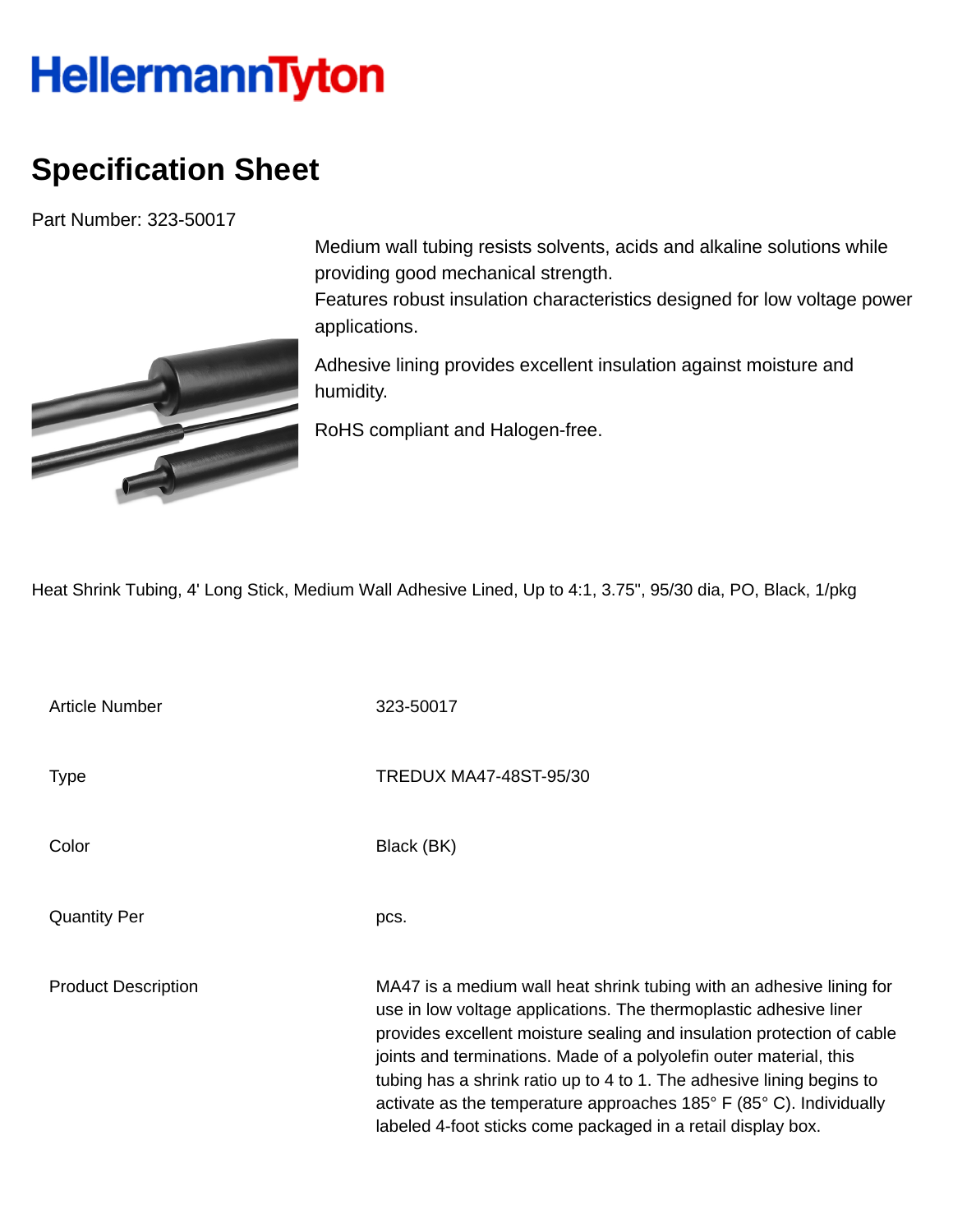| <b>Short Description</b>     | Heat Shrink Tubing, 4' Long Stick, Medium Wall Adhesive Lined, Up<br>to 4:1, 3.75", 95/30 dia, PO, Black, 1/pkg |
|------------------------------|-----------------------------------------------------------------------------------------------------------------|
| <b>Global Part Name</b>      | TREDUX MA47-48ST-95/30-PO-X-BK                                                                                  |
| Length L (Imperial)          | 4.0                                                                                                             |
| Length L (Metric)            | 1.0                                                                                                             |
| Voltage Range                | Low voltage                                                                                                     |
| Variant                      | Medium-Wall                                                                                                     |
| Nominal Diameter (Imperial)  | 3.75                                                                                                            |
| Nominal Diameter (Metric)    | 95                                                                                                              |
| Wall Thickness WT (Imperial) | .12                                                                                                             |
| Wall Thickness WT (Metric)   | 3.0                                                                                                             |
|                              |                                                                                                                 |
| Material                     | Polyolefin, cross-linked (PO-X)                                                                                 |
| <b>Material Shortcut</b>     | PO-X                                                                                                            |
| Adhesive                     | Hot melt adhesive                                                                                               |
| Flammability                 | Not flame retardant                                                                                             |